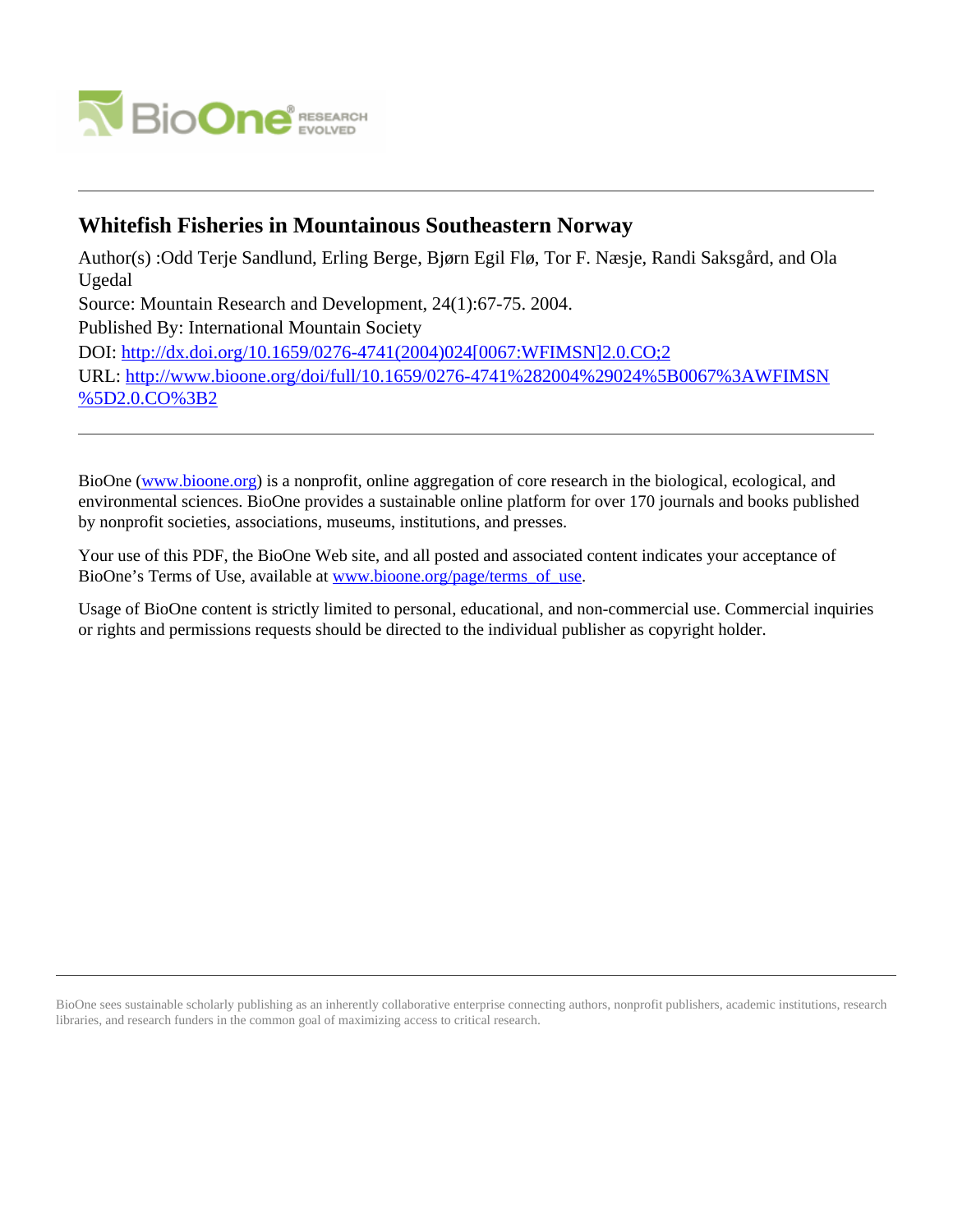# itefish Fisheries in Mountainous Southeastern rway *Odd Terje Sandlund, Erling Berge, Bjørn Egil Flø, Tor F. Næsje, Randi Saksgård, and Ola Ugedal*

**bundant Resources, but Scarce Fishermen** 



*Commercial utilization of inland fish resources can constitute an important addition to other economic activities in rural communities. Based on a case study of commercial whitefish fishery in Lake Femund, a*

*mountain lake in southeastern Norway, this article outlines experience gained and indicates some of the general problems related to this type of economic activity. They concern aspects such as resource biology, product development and marketing, economic management, and staff recruitment. An initial hypothesis of the study was that commercial fishery would have a significant impact on the whitefish stock, causing fluctuations in yield and consequent variations in the economy of the fishery. Therefore, the study included an analysis of marketing possibilities for whitefish products, as well as of the social and socioeconomic conditions sustaining whitefish fishery in the local community. Nearly 20 years of data show that commercial fishery in Lake Femund, with a yield of up to 1 kg per ha, has a low to moderate exploitation rate. Thus, fishery itself does not generate fluctuations in the fish population that would influence yields. The major restrictions on the enterprise are related to other aspects, such as problems of economic and technical management of this specialized small-scale industry, difficulties in the recruitment of fishermen to a short-season fishery in a time when the employment pattern in the community is changing from seasonal activities in agriculture to full-time employment in manufacturing and services, and the challenge of developing and marketing competitive products for a niche market.*

*Keywords: Fishery; whitefish;* Coregonus lavaretus*; smallscale industry; niche market; labor shortage; Norway.*

*Peer reviewed: March 2003 Accepted: August 2003*

# Introduction

Rural communities in areas only marginally suited for agricultural production may look to harvesting from natural ecosystems as a basis for economic activities to sustain local communities. However, harvesting from natural populations often produces more variable yields than cultivated production systems. Natural populations usually vary in size, and the harvesting methods may depend on favorable weather conditions in order to succeed (Bell et al 1977; Lekang 1998).

In order to utilize the harvested products in a modern market economy, raw materials need to be processed into products that can be transported to markets, that are attractive to customers, and that may fetch a good price. This requires investments to establish a processing and business enterprise. Moreover, commercial production of food for human consumption must meet defined hygiene and sanitation standards regardless of the expected production volume. Consequently, in a small-scale operation, investments may be inordinately high in relation to production volume.

Major reasons for the failure of small-scale businesses based on raw materials from natural ecosystems appear to be small and variable production volumes, along with market prices that are too low to cover investment, production and transport costs. A traditional model of extractive production does not appear to be feasible in local small-scale industry (Power 1996; Reese and Rosenfeld 2002). An alternative and seemingly promising way of processing harvested products is small-scale production of high-quality niche products with a local and somewhat exotic flavor for an affluent market segment. However, this type of production may present new challenges to communities, organizations and institutions that are more familiar with large-scale production focusing on quantity. This is to some extent the case in Norwegian agricultural production (Eymard-Duvernay 1995; Reinert 1997; Almås et al 1998; Forbord 2003).

In order to improve our understanding of the challenges facing small-scale rural businesses specialized in processing harvested natural resources, we studied resource biology and socioeconomic characteristics of the relatively successful Femund Fiskerlag (Femund Fishers' Association). This small-scale operation buys, processes and markets European whitefish (*Coregonus lavaretus*) from Lake Femund, a mountain lake in southeastern Norway. Femund Fiskerlag's experience is discussed with a view to providing a set of potential "lessons learnt" for similar rural industries.

# Material and methods

### The natural resource

Lake Femund is an oligotrophic mountain lake. Since 1981 the harvesting of whitefish from the lake has been organized in a commercial fishery (Figure 1). Up to the 1950s or early 1960s, subsistence fishery for whitefish, Arctic charr and other species was probably quite intensive in the lake. Catches were sold locally or bartered for other goods (Sandlund 1986; Eknæs 1979).

Data on whitefish fishery in Lake Femund were collected annually from 1981 to 1999. Catch per unit effort (CPUE) was obtained by recording the total catch in kilograms and the number of gillnets used. The age structure of the whitefish population was estimated by ageing the sampled fish by their otoliths (Ugedal et al 2002).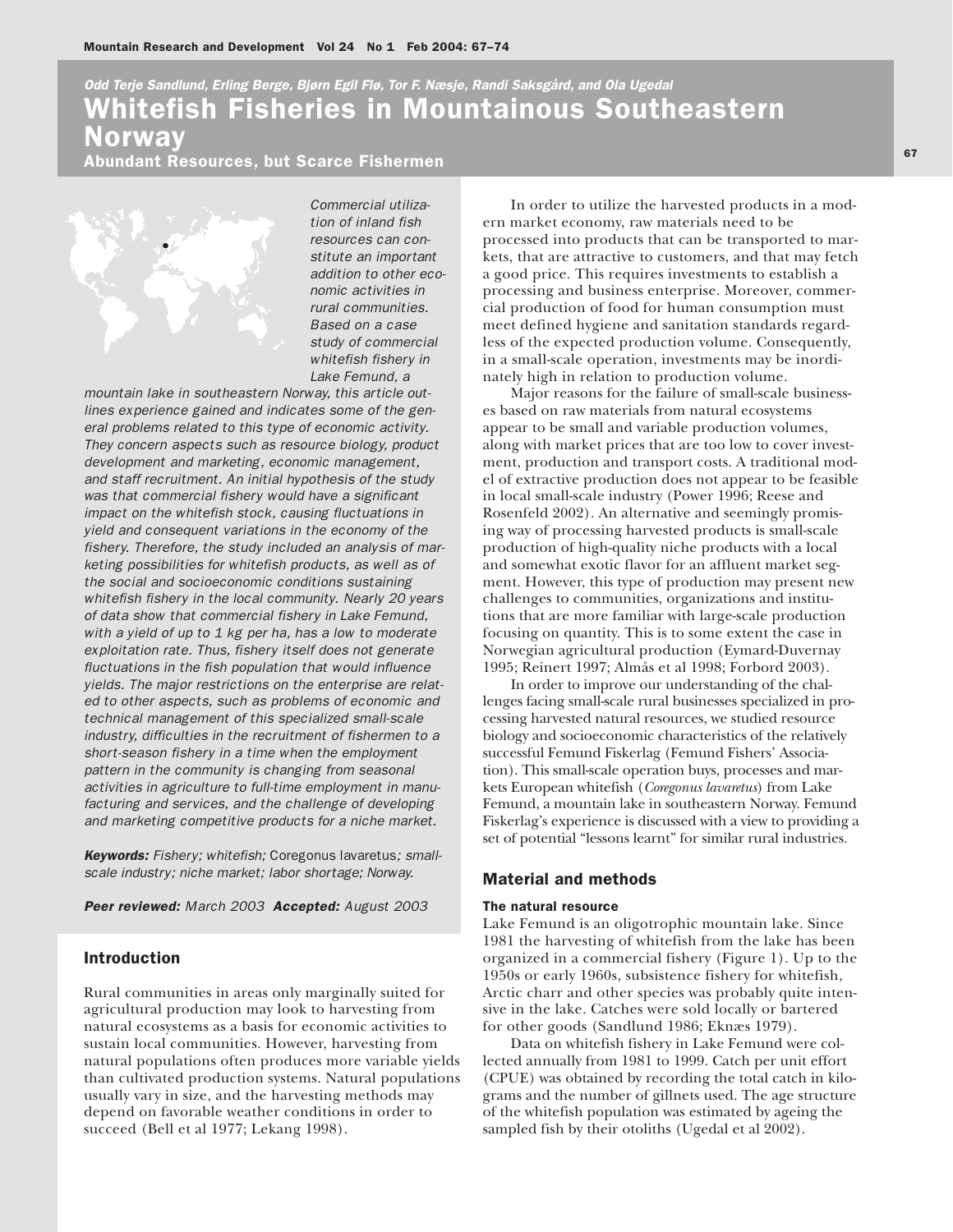FIGURE 1 Lifting gillnets on Lake Femund. The lake contains 8 fish species: European whitefish (*Coregonus lavaretus*), Arctic charr (*Salvelinus alpinus*), brown trout (*Salmo trutta*), grayling (*Thymallus thymallus*), Eurasian perch (*P*e*rca fluviatilis*), northern pike (*Esox lucius*), burbot (*Lota lota*), and European minnow (*Phoxinus phoxinus*). (Photo by Odd Terje Sandlund)



## The community

Lake Femund  $(62^{\circ}0'N, 11^{\circ}55'E)$  is divided among the 3 municipalities of Engerdal and Os in Hedmark County, and Røros in Sør-Trøndelag County (Figure 2). The main lake area lies within the municipality of Engerdal. The same is true of the village of Elgå, where the fish processing plant is located. The area around Lake Femund is thinly populated. Elgå is the largest village. Apart from Elgå and a few scattered farms, there are four small villages along the lakeshore. One of them, the community of Sørvika, situated on the northern end of the lake in the municipality of Røros, has not been involved in the activities of Femund Fiskerlag. This is mainly due to its remote location and the resulting difficulties in communication.

The main municipality of the study area, Engerdal, is a fairly typical rural community dominated by the primary industries. From the census of 1990 to that of 2001, the total population in the municipality declined by approximately 10%. Employment in the primary industries declined by 38%, and the proportion of employed individuals working in the primary industries decreased from 20% to 13%. The slight decline in total population masks a substantial redistribution of people within the municipality. A large number of people moved to Drevsjø, the largest settlement of the municipality. Of the 15 census tracts within the municipality, Drevsjø was the only one to record an increase in population. While the number of its inhabitants increased by 30%, the second largest settlement, Engerdal, recorded a population decline of 12% (Table 1).

Economically, Engerdal shows figures similar to the national average (Table 2). The growth of the munici-

FIGURE 2 Lake Femund, with villages and borders between municipalities. (Map source: Norwegian Mapping Authority, Hønefoss)

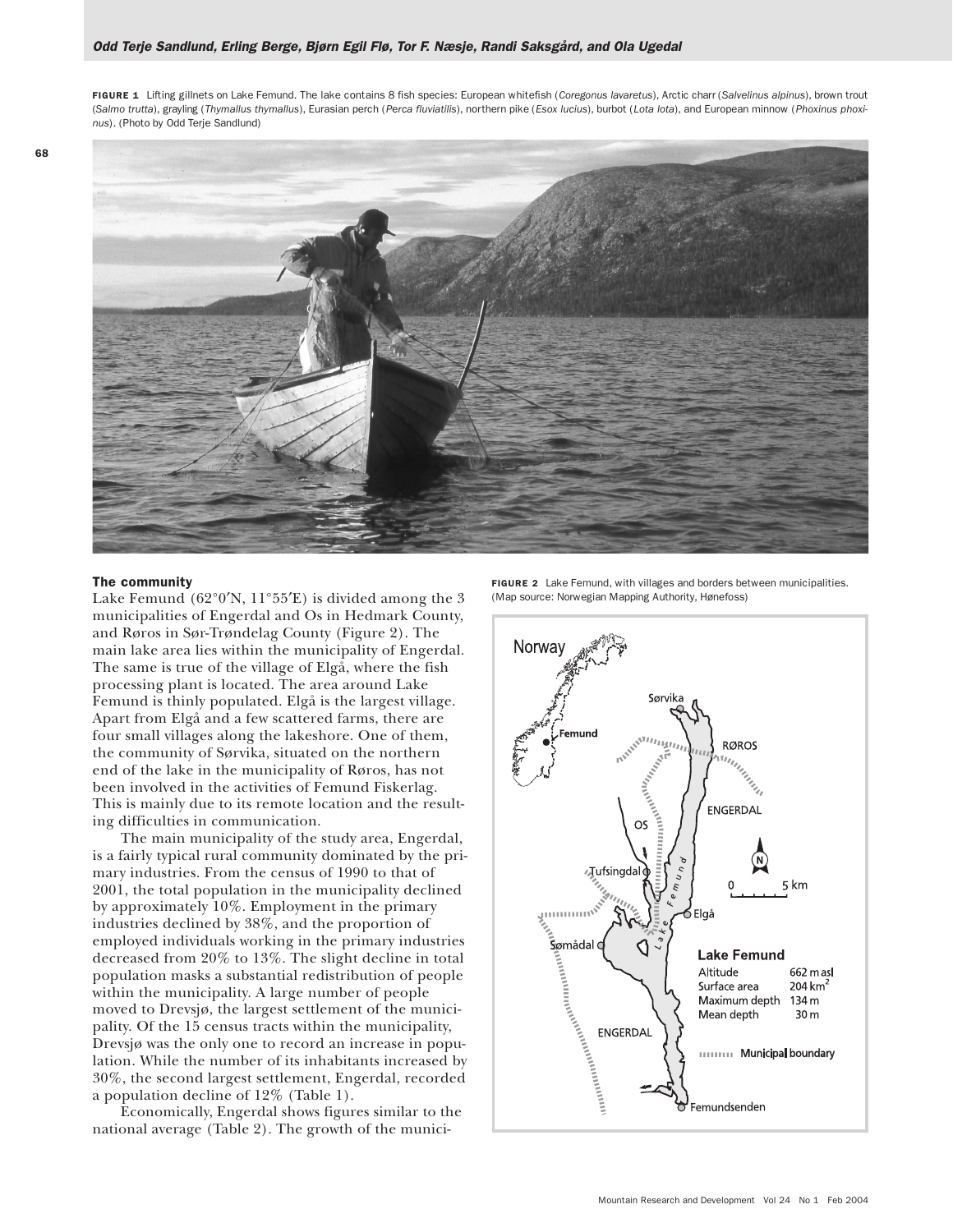69

TABLE 1 The development of population and employment in Engerdal municipality between 1990 and 2001. Due to the slightly wider age interval used to record employment in 2001, the figures of decline are conservative estimates while figures of increase are inflated. Drevsiø and Engerdal are the largest semi-urban settlements ("villages") in the municipality. (Source: "Folke og boligtelling 1990 kommunehefte 0434 Engerdal," and "Folke og boligtelling 2001: kommune 0434 Engerdal," respectively, from Statistics Norway, Kongsvinger.)

| <b>Engerdal municipality</b><br>(sum of 15 census tracts) | 1990 Census<br>Ages 16-66 | 2001 Census<br>Ages 16-74 | Relative change,<br>1990-2001 |
|-----------------------------------------------------------|---------------------------|---------------------------|-------------------------------|
| Employed in agriculture, forestry, fishery                | 219 (20%)                 | 135 (13.1%)               | $-38.4%$                      |
| <b>Employed elsewhere</b>                                 | 665 (60.8%)               | 593 (57.7%)               | $-10.8%$                      |
| <b>Unemployed</b>                                         | 212 (19.3%)               | 300 (29.2%)               | $+41.5%$                      |
| <b>Total workforce</b>                                    | 1096 (100%)               | 1028 (100%)               | $-6.2%$                       |
| <b>Total population</b>                                   | 1673                      | 1514                      | $-9.5%$                       |
| Population aged 67 and above                              | 293                       | 295                       | $+0.7%$                       |
| Population of Drevsjø (Census tract no<br>0203)           | 352                       | 460                       | $+30.7%$                      |
| <b>Population of Engerdal (Census tract no</b><br>0103)   | 322                       | 281                       | $-12.7%$                      |

pality's average income between 1996 and 2000 amounts to 30%, which is only slightly below the national growth of 33%. However, the average income in Engerdal lies approximately 29% below the national income. The slowly widening income level gap between rural communities and the national average is a long-term national trend, reflecting the differences between central and peripheral municipalities.

In 1996, 333 individuals aged above 18 lived in the census tracts comprising the communities along Lake Femund. For our study, 210 individuals were randomly selected for interviews among the 313 inhabitants aged above 18 in the riparian communities of Engerdal and Os. A total of 150 individuals completed the questionnaire and were interviewed. Of these, approximately one third may be classified as employed in the primary industries (agriculture, forestry, and fishing). The interviewees were presented with 4 main questions:

- Do you fish?
- Is your fishery a recreational fishery, a commercial fishery, or both?
- What are your reasons for fishing?
- Do you sell fish to Femund Fiskerlag?

Lake Femund is owned by the state, and all inhabitants of the riparian municipalities have equal exclusive rights to fishing. This system granting rights of use without property rights is called *statsallmenning*, which translates as "state commons" (Berge and Stenseth 1998). It is regulated by the so-called "Mountain Act" (Act no 31 of 6 June 1975).

Traditionally, people's livelihoods in the area around Lake Femund were based on a multitude of activities. Even today most inhabitants are engaged in fishing either for sale or for domestic needs (Flø 1998). Thus, the foundation of Femund Fiskerlag did not represent a major departure from previous and customary

TABLE 2 Average gross annual income (in NOK) in Norway and in the Engerdal municipality, in 1996 and 2001. (Source: http://www3.ssb.no/ Statistikkbanken/)

| <b>Gross income</b> | <b>Norway</b> | <b>Engerdal</b> | Engerdal:<br>% below<br>national income |
|---------------------|---------------|-----------------|-----------------------------------------|
| 1996                | 178,900       | 128,300         | $-28.3%$                                |
| 2000                | 237.300       | 167,000         | $-29.6%$                                |
| Increase            | 32.6%         | 30.2%           |                                         |

practice. It merely meant that some fishers would fish more intensively—using more efficient gear—during the 8-week fishing season from August to September. Additional harvest apart from the volume of fish sold to Femund Fiskerlag has continued to be an important part of the total harvest from the lake.

# Results

## Whitefish population and yield

Commercial whitefish yields in the period from 1981 to 1999 varied between 6 and 22 tons (Figure 3A). The total effort (number of gillnet nights) in commercial fishery increased from approximately 5000 in 1981 to 11,000 in 1984, decreasing to 3000–5500 annually in the early 1990s (Ugedal et al 2002). The catch per unit effort (CPUE) exceeded 3 kg in 1982, 1983 and 1993, while it fluctuated between 1 and 2.5 kg in the remaining years. There was no correlation between total gillnet effort and CPUE. The recent decrease in total yield is mainly related to a decrease in total fishing effort.

The chief cause for the considerable CPUE fluctuations (Figure 3B) are fluctuations in the year class strength of the fish (Ugedal et al 2002). The dominant deepwater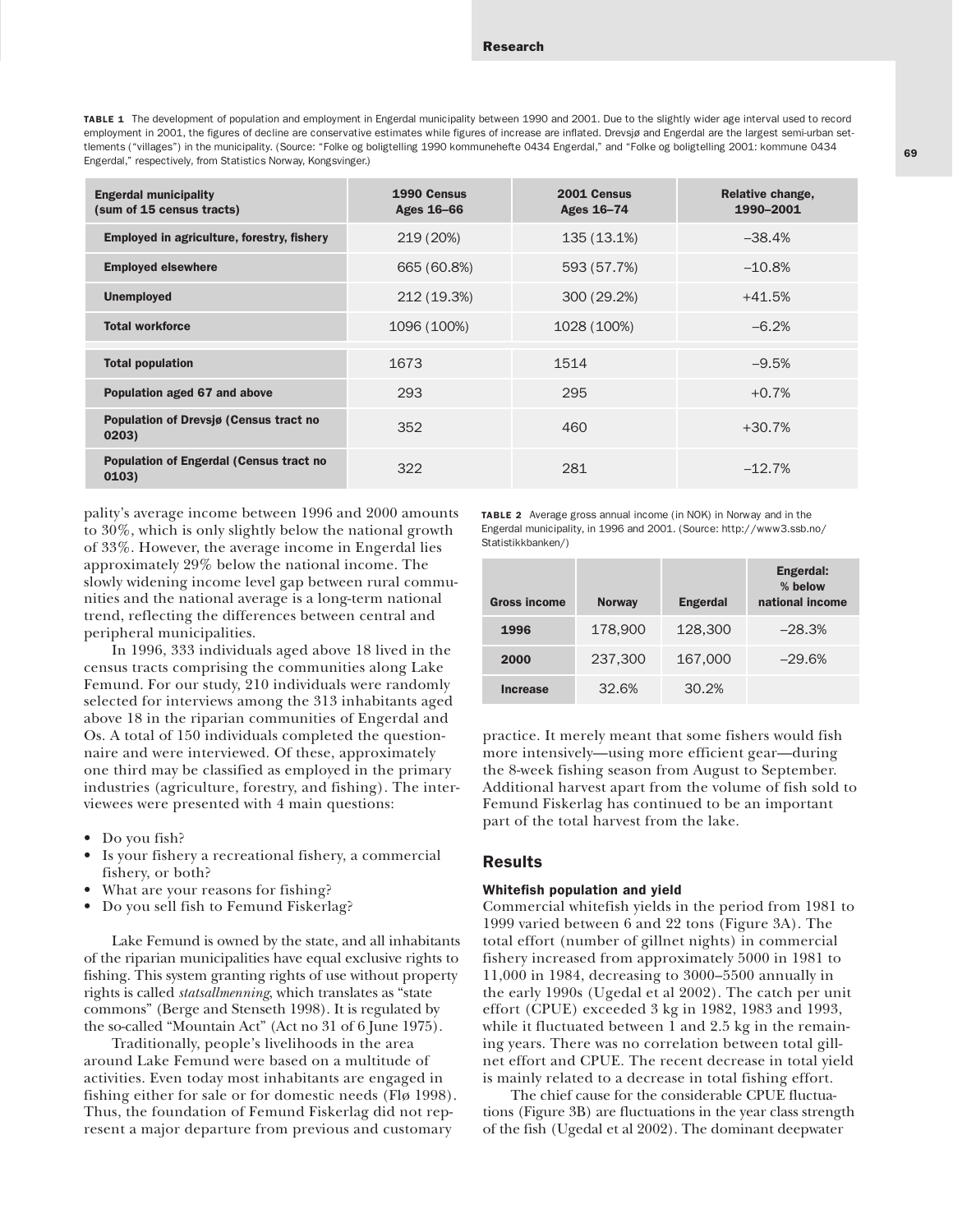FIGURE 3, A AND B A) Annual supplies (in metric tons) of whitefish (*Coregonus lavaretus*) from Lake Femund to Femund Fiskerlag's processing plant, 1981- 1999. B) Catch per unit effort (CPUE, kg fish per net night) for the fishers selling fish to Femund Fiskerlag, 1982-1999. (Redrawn from Ugedal et al 2002)



whitefish had relatively strong year classes from 1971 to 1973 and from 1980 to 1985 (Figure 4). Correspondingly, maximum CPUEs occurred when these year classes entered the catches, ie in 1982 and 1993, respectively.

Fishing had a small impact on the total mortality of the whitefish population. The adult annual survival rate for the year classes from 1970 to 1982 averaged 75%, varying between 54% and 91%. Annual survival rates in unexploited whitefish stocks have been estimated at 76% to 80%, those in moderately to heavily exploited stocks at 30% to 63% (Ugedal et al 2002).

## Fishers

The majority of the adult population in the study area are engaged in fishing. Women are less actively involved and rarely catch more than 200 kg of fish per year. The survey revealed that 19 individuals (18.8% of the total) sold either part or all of their catch to Femund Fiskerlag (Table 3). Ten of these saw their fishing activity mainly as an income-generating activity and are therefore labeled professional fishers. The remaining 9 individuals fished for recreation or leisure and sold their

FIGURE 4 Relative year class strength of deepwater and river whitefish in Lake Femund. The whitefish stock in Lake Femund consists of 3 morphs (deepwater, river, and shallow water whitefish) which are recognized by morphological and ecological characters. Deepwater whitefish dominate the catches. (Redrawn from Ugedal et al 2002)



surplus. Clearly, the professional fishers are most efficient. They make up about 10% of all fishers but catch approximately 65% of the fish.

If we define a "major fisher" as a person who catches more than 200 kg of whitefish per year, our sample includes 12 "major fishers" (10 men and 2 women). The average age among all fishers is 47 years, while "major fishers" have an average age of nearly 60 years. Only 7 of the 12 "major fishers" in our sample sold their catch to Femund Fiskerlag. In part this is due to the distance from the fishers' homes to the fish processing facility at Elgå. It may also be related to the fact that older fishers in general seem less likely to sell their catch to Femund Fiskerlag, preferring to supply friends and relatives with fish. Living on the farm as retired farmers, they want to provide something in return for the in-kind support they receive from their household. Formally this may be considered as a kind of hybrid between subsistence fishing and commercial fishing, since it is a form of barter (Flø 1998).

Femund Fiskerlag finds it difficult to recruit new fishers to professional fishery as the older fishers retire. From 1982 through 1989, 22 to 24 individuals fishing in Lake Femund sold whitefish to Femund Fiskerlag. In 1990, their number decreased to 15, and remained at that level until 1995. Since 1996, the number of fishers actively fishing for Femund Fiskerlag in Lake Femund has varied between 7 and 4.

The individuals classified as the "major fishers" of today are either small-scale farmers, or retired small-scale farmers (Flø 2000) who traditionally base their livelihood on multiple sources of income. This tradition requires that the various activities can be combined. Whitefish fishery combines perfectly with sheep farming since the fishing season falls exactly into the time slot between the fodder harvest and the transfer of the sheep from summer to winter pastures in the fall. Combining whitefish fishery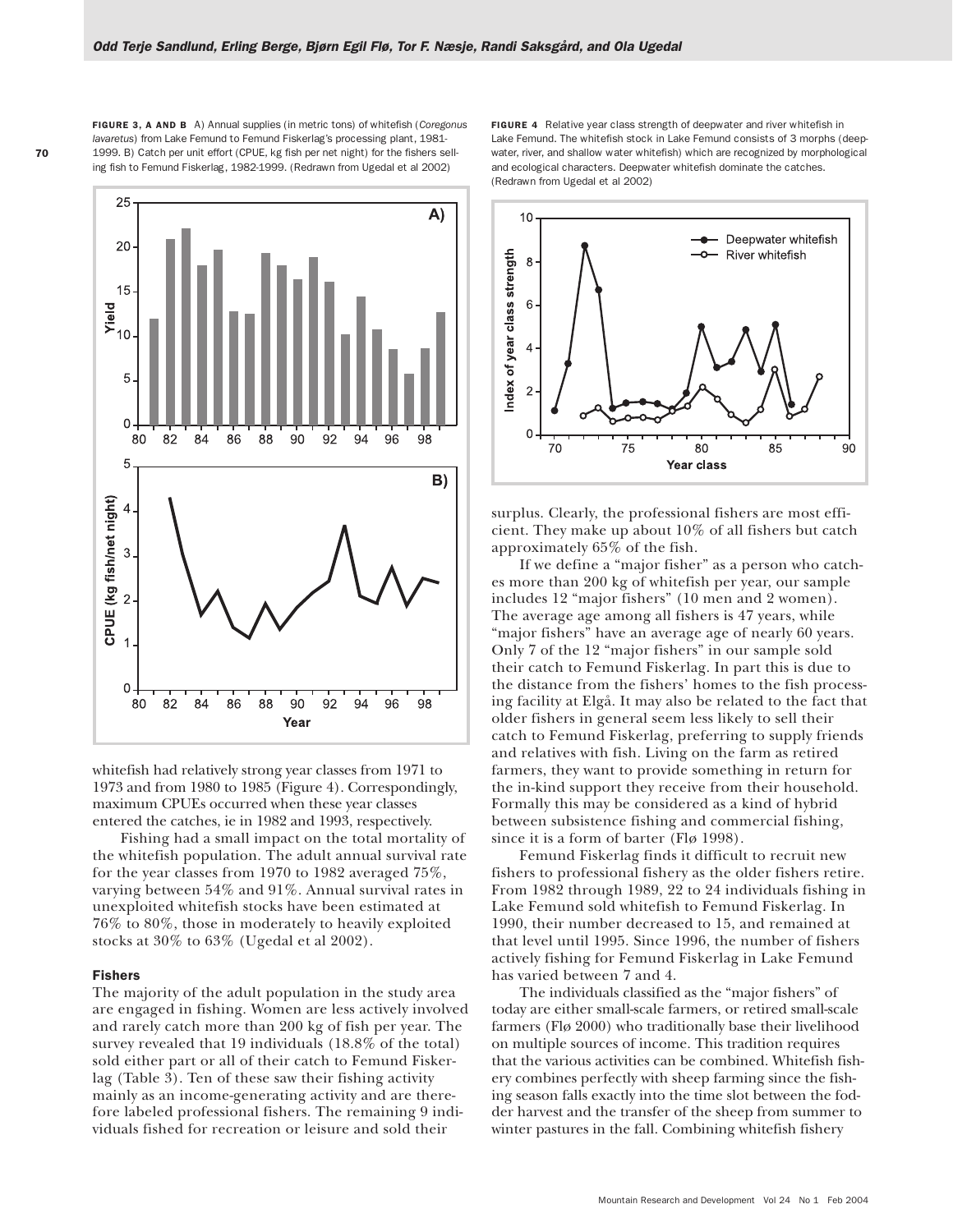TABLE 3 Distribution of whitefish catches among the groups of fishers, based on information from interviews with 150 individuals, of whom 101 were fishing in Lake Femund in 1998 (Flø 1999). The four groups are: commercial fishers (C) who sell their catch to Femund Fiskerlag (FF), recreational or leisure fishers (R) who do not sell their catch to FF, commercial fishers who do not sell their catch to FF, and recreational or leisure fishers who sell their catch to FF. N indicates the number of fishers. Details on methods and questionnaire used in the interviews are given in Bjørkhaug and Flø (1998).

|                        | <b>Whitefish catch</b> |              |      |             |                  |               |  |  |
|------------------------|------------------------|--------------|------|-------------|------------------|---------------|--|--|
|                        |                        | <b>Total</b> |      | Sample mean | <b>Standard</b>  | <b>Median</b> |  |  |
| <b>Fisher category</b> | N                      | kg           | %    | [kg]        | deviation $[kg]$ | [kg]          |  |  |
| C, sell to FF          | 10                     | 8000         | 55.5 | 795         | 895              | 265           |  |  |
| R, sell to FF          | 9                      | 1300         | 9.1  | 149         | 175              | 90            |  |  |
| R, do not sell to FF   | 59                     | 3200         | 22.2 | 53          | 109              | 30            |  |  |
| C, do not sell to FF   | 23                     | 2000         | 13.4 | 87          | 159              | 35            |  |  |
| <b>Total</b>           | 101                    | 14,400       | 100  | 143         |                  | 367           |  |  |

with dairy farming is more difficult, as cattle require several hours of work every morning. With the disappearance of traditional family farms and more people working nineto-four jobs, fewer people are able to engage in fishery.

## Enterprise: Femund Fiskerlag

The main purpose of establishing the Femund Fiskerlag association was to create jobs for the local community through exploitation of the poorly utilized whitefish stock in Lake Femund. The enterprise would buy, process, and sell freshwater fish supplied mainly by the members of the association. The association is organized as a cooperative with limited liability, an organizational form that has a long tradition in rural Norway (Sandlund and Woldsnes 1986; Johnstad 1998).

The history of Femund Fiskerlag reveals an impressive collective effort to establish and develop the business. By 1992 the association had invested 4600 hours of free work, in addition to NOK 780,000 (approximately US\$ 100,000), into building the facilities for receiving and processing the fish. In the following years, an additional project demanded even greater efforts: the association invested NOK 2 million and an estimated 8000 hours of free labor into the construction of the Bryggeloftet restaurant. Targeting tourists, the restaurant was thought to increase local economic activity based on the fish production. However, in economic terms the restaurant turned out to be a burden to Femund Fiskerlag.

Over the years, approximately 13,000 hours of free labor were provided by approximately 100 individuals (Flø 1998). However, according to working hour records, a small group of participants did most of the work. It appears that the greatest part of free manual labor was provided by individuals involved in the leadership of Femund Fiskerlag, along with the most active of the fishers. Thus, Femund Fiskerlag is a product of the efforts of a few enthusiasts, and recruiting new people has proved difficult.

The result of these efforts in terms of income generating labor varies between 2000 and 3000 hours per

year, distributed among 3 to 5 individuals. The work is concentrated in the period from July to September. In the years 2000 to 2002 the mean annual turnover of Femund Fiskerlag was NOK 688,000. Of this sum, NOK 160,000 were paid to the fishers for the fish, while the gross salaries of the production plant staff amounted to NOK 270,000. Thus, 62.5% of the total turnover of Femund Fiskerlag constitutes income for local citizens.

## Marketing and market demands

Beginning with fresh or frozen whitefish, the range of products widened gradually as the association developed (Sandlund and Næsje 1996). The complexity of product development and marketing, together with low market prices in relation to production costs, have been Femund Fiskerlag's most persistent market challenge since 1981. Although the association has tried various product development strategies, this factor can still be improved. Official rules regarding hygiene and sanitation during processing and transport have become increasingly strict and detailed over the last decades, substantially increasing production costs for the small enterprise.

The main market problem faced by Femund Fiskerlag may be formulated as "too many small and too few large customers." The market for white freshwater fish in Norway is relatively small. Several market analyses come to the common conclusion that freshwater fish needs to be marketed as a niche product with relatively high prices (Windjusveen and Trangsrud 1997; Jäggi 1998). However, the development of niche products is a complex and continuous process that may be called "negotiation of quality" (Eymard-Duvernay 1995). It is a process of interaction among and between local actors and the customers. Forbord (2003) shows that customizing manufacture and sales, along with developing a network, is an important success factor. He concludes that the economy of an enterprise depends on a complex pattern of ongoing interactions by actors in a business network (Wedin 2001).

Interviews show that both restaurants and fish vendors are highly interested in freshwater fish. However,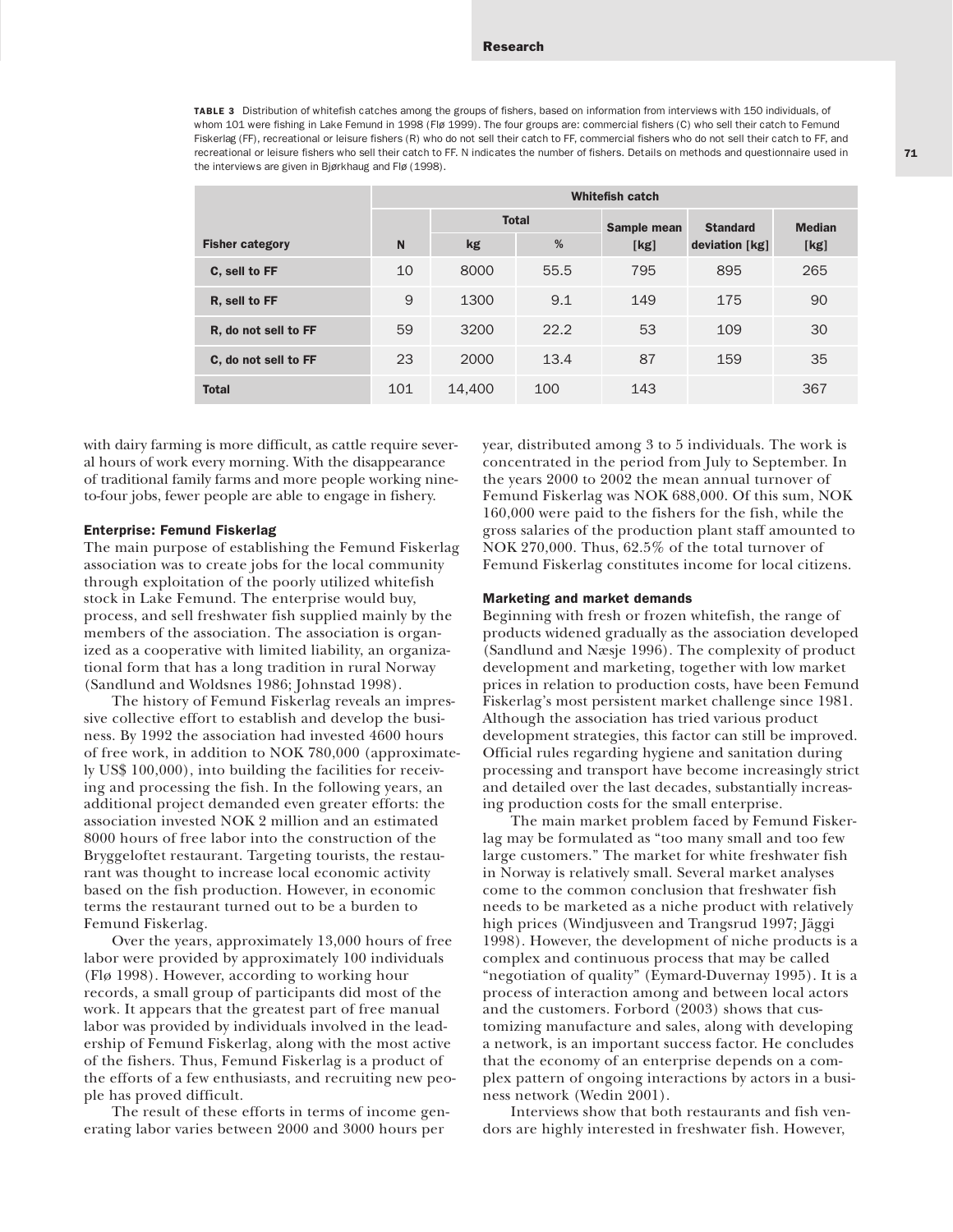they require that the seasonal variation in supply be reduced (Flø 2000). Rapid and efficient distribution of small volumes of fresh fish induces high transport costs. Cooperation among freshwater fish producers may extend the season from early summer to late autumn, thus increasing supply stability and reducing costs.

White freshwater fish is a so-called "start block product." It fits nicely into current food trends, often bearing labels such as "ecological," "exotic," "regional," etc. Experts in food trends maintain that such products currently have a unique chance to enter markets (Wandel et al 1995). Never before have Norwegian consumers been more interested in alternative foods, and never before have they been more concerned about how they present themselves through the food they eat or serve their guests. At the same time, daily food should be as simple and ready-made as possible (Torjussen et al 1999).

Two elements in Femund Fiskerlag's marketing strategy have proved successful. One is the "Food from the mountain region" label, which was established by 7 local municipalities. It guarantees that the product originates within the region and is based on the regional food culture. These are two central ideas of the "start block products" concept. Another successful marketing element is a long-term cooperation with a fish wholesaler that began on a small scale in the early 1990s. The wholesaler buys relatively large volumes of fish from Femund Fiskerlag, thus freeing the association of the costs of further distribution.

## **Discussion**

## The resource base

Annual variations in potential and actual yields from harvesting of natural resources may be caused both by human action and by natural conditions. Separation of



FIGURE 5 Femund Fiskerlag's processing plant at Elgå. (Photo by Biggles Nyrønning)

these factors requires time series data. Our data on the whitefish stock of Lake Femund span nearly 20 years, which enables us to understand some of the major factors causing variation in yields.

When Femund Fiskerlag started fishing with pelagic gillnets in 1981 (see Figure 1), some locals feared that the whitefish stock would not sustain the increased harvesting. The yield decline during the first few years catches decreased by over 60% from 1982 to 1984 seemed to confirm this. The subsequent relative stabilization of catches supported the idea that during the first few years the commercial fishery had exploited an accumulated stock (Sandlund and Næsje 1989). However, increased catches during 1992 through 1994 demonstrated that good catches were caused by abundant year classes. The dominant whitefish form in Lake Femund matures at the age of 8 to 9 years, when it becomes vulnerable to the gillnets used. Thus, the year classes of 1971 to 1973 and 1980 to 1985 caused the good catches in 1982 to 1983 and in the early 1990s, respectively. A variable sequence of strong and weak year classes seems to be common dynamics in whitefish, and the amplitude of variation appears to increase with increasing fishing pressure (Bell et al 1977; Healey 1980). In Lake Femund, however, fishing has not influenced these variations, as annual survival in Lake Femund whitefish is similar to survival in unexploited whitefish stocks. The results indicate the need for long time series data in order to understand stock dynamics.

Although Lake Femund is a mountain lake with low fish productivity, the whitefish stock could sustain a larger harvest. Nevertheless, an upper limit must be accepted to ensure sustainability of yields, and whitefish from Lake Femund will always remain a small niche product on the national food market. The strategy of the Femund Fiskerlag business operation must reflect this. Quality goals in product development and targeting of groups in marketing have to be tailored to small volumes both in production and in distribution. This is probably best done in close cooperation with end users and consumers (Forbord 2003).

# Fishers and supply of fish

When Femund Fiskerlag (Figure 5) was established in the early 1980s, the idea found strong and widespread support in the local community. By 1995, about 40% of the population in the riparian community (nearly 80% of the households) owned shares in the association, supporting job creation in the local community (Figure 6). The achievements of Femund Fiskerlag were widely reported on a very positive note in national media, creating a positive spinoff for the local community and the region. However, since the late 1990s, the local enthusiasm has declined. One important reason for this trend is the Bryggeloftet restaurant. Its construction required

72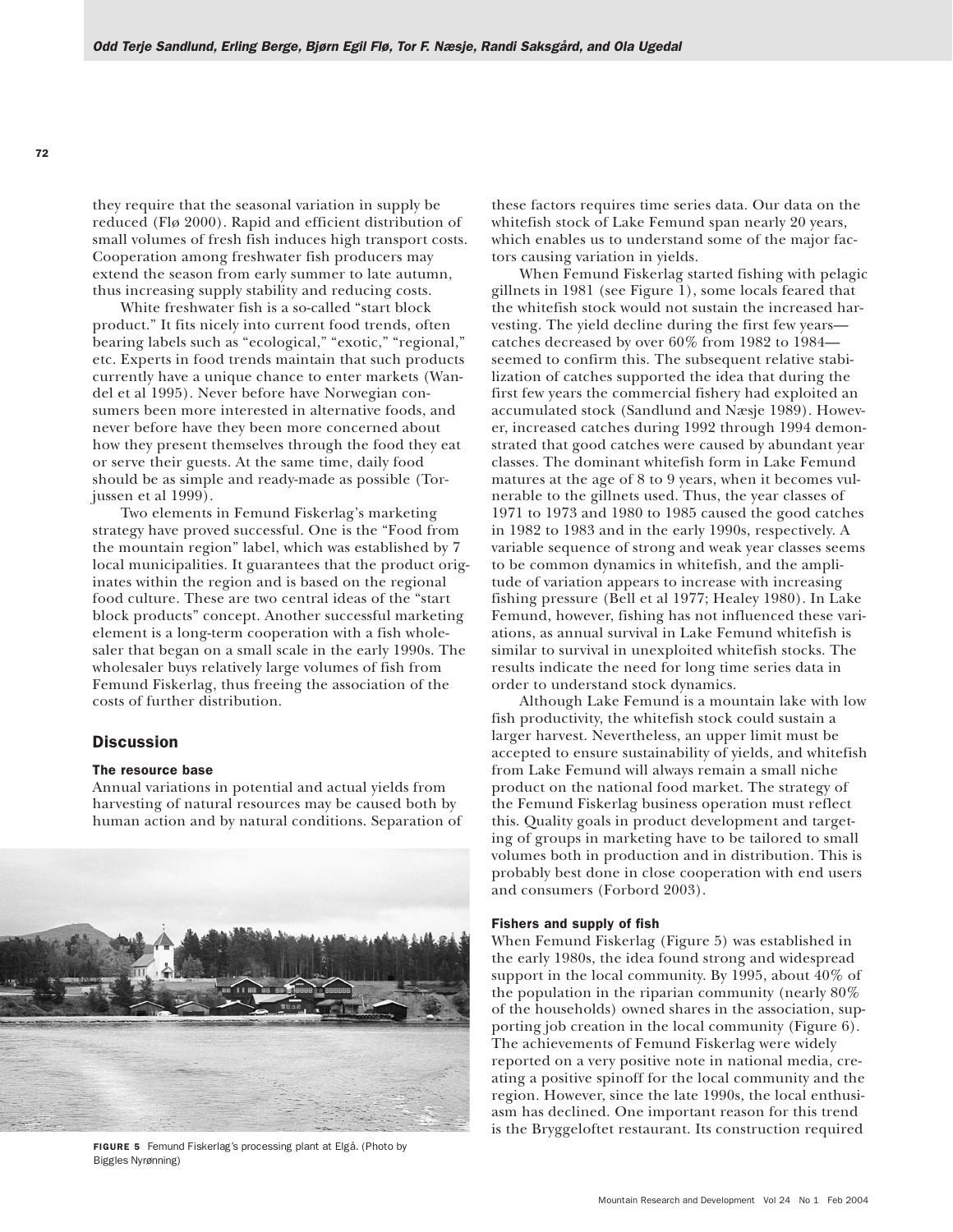Research

a very great effort in the form of free labor, and the restaurant soon ran at a loss, causing economic problems also for the primary fish-processing activity of Femund Fiskerlag. The constant financial worries and the need to continuously provide free labor has resulted in declining support for Femund Fiskerlag among locals. This development suggests that the association might have benefited from more prudent and competent business advice.

A few fishers supply fish to the processing plant. They are active or retired farmers, and the fishing season from August to September fits into their tradition of multiple incomes. Recruitment of fishers is difficult because most young people in the area change from the tradition of multiple activities to full-time employment either within or outside the agricultural sector. The recruitment of fishers will remain a serious problem. One solution could be to change fishing technology from gillnets to trap nets. While gillnets must be lifted every day, fish traps can be left alone for a longer period, thus yielding a higher catch with less effort (Lekang 1998). Fish traps are relatively expensive, but suitable for cooperation between several fishers. Potential conflicts caused by the introduction of a new technology could probably be avoided through continued monitoring. A monitoring program helped ease the concerns regarding possible overfishing when the "new" pelagic gillnet method was introduced in the early 1980s (Flø 1998, 1999).

To compensate for decreasing supplies from Lake Femund, Femund Fiskerlag has during the last few years bought whitefish from other lakes in the area. This means that the economic activity is maintained in the district, although focus may partly shift away from Lake Femund.

#### The role of the community entrepreneur

The key role of local enthusiasts as seen in Femund Fiskerlag is typical for small-scale enterprises where the motivation is to provide jobs for the local community rather than individual profits. Uncharacteristically, Femund Fiskerlag was not funded by public subsidies. However, the initial investments as well as the current operation depend on the efforts of few very dedicated social entrepreneurs. The risk is usually that such enthusiasts are burned out and the enterprise collapses (Haveraaen 1993). Femund Fiskerlag has avoided this type of collapse, perhaps because it has the support of the local community and the economy is independent of state subsidies.

In an evaluation of Norwegian policy "experiments" to improve local communities, Haveraaen (1993) discusses how collective values may be secured when the motivations are a mixture of public service and private profit. The collective values created by Femund Fiskerlag are primarily linked to the concept of living in a

FIGURE 6 Femund Fiskerlag's processing plant has provided important seasonal jobs for women. (Photo by Biggles Nyrønning)



vital local community, but also to the individual "good job" (Reese and Rosenfeld 2002). While the commercial part of the enterprise just barely sustains itself, the public goods produced through the joint effort obviously cannot. They are based on a disproportionate effort by a few enthusiasts. Norway does not have the legal instruments to encourage and protect entrepreneurial efforts outside politics or ordinary private business (Haveraaen 1993). It seems reasonable to ask whether it is possible to design legal instruments to protect the social entrepreneurs of a local community against the dissipation of future rent through free riders and the impact of global values requiring equitable distribution also of locally produced public goods ("club goods"). The institutional ways of legitimately protecting such values are of the most profound significance in shaping civic culture both locally and nationally (Douglas 1986; Soto 2000; Reese and Rosenfeld 2002).

# **Conclusions**

The potential problem of overfishing has not occurred in Lake Femund. A long time series of data was necessary to demonstrate the true stock dynamics. Short-term investigations on fish species with complex life histories and population structures may produce misleading results.

Products based on Norwegian inland fisheries will always remain niche products, produced in small volumes at a relatively high price. The all too frequent bankruptcies in this industry indicate that successful product development and product marketing are problematic.

The Norwegian agricultural sector has focused on efficient production of large quantities of a single minimum quality, rather than a diversity of products and qualities (Almås et al 1998). This tradition has formed the main competence of extension services. In contrast, rural businesses today recognize that quality is not an absolute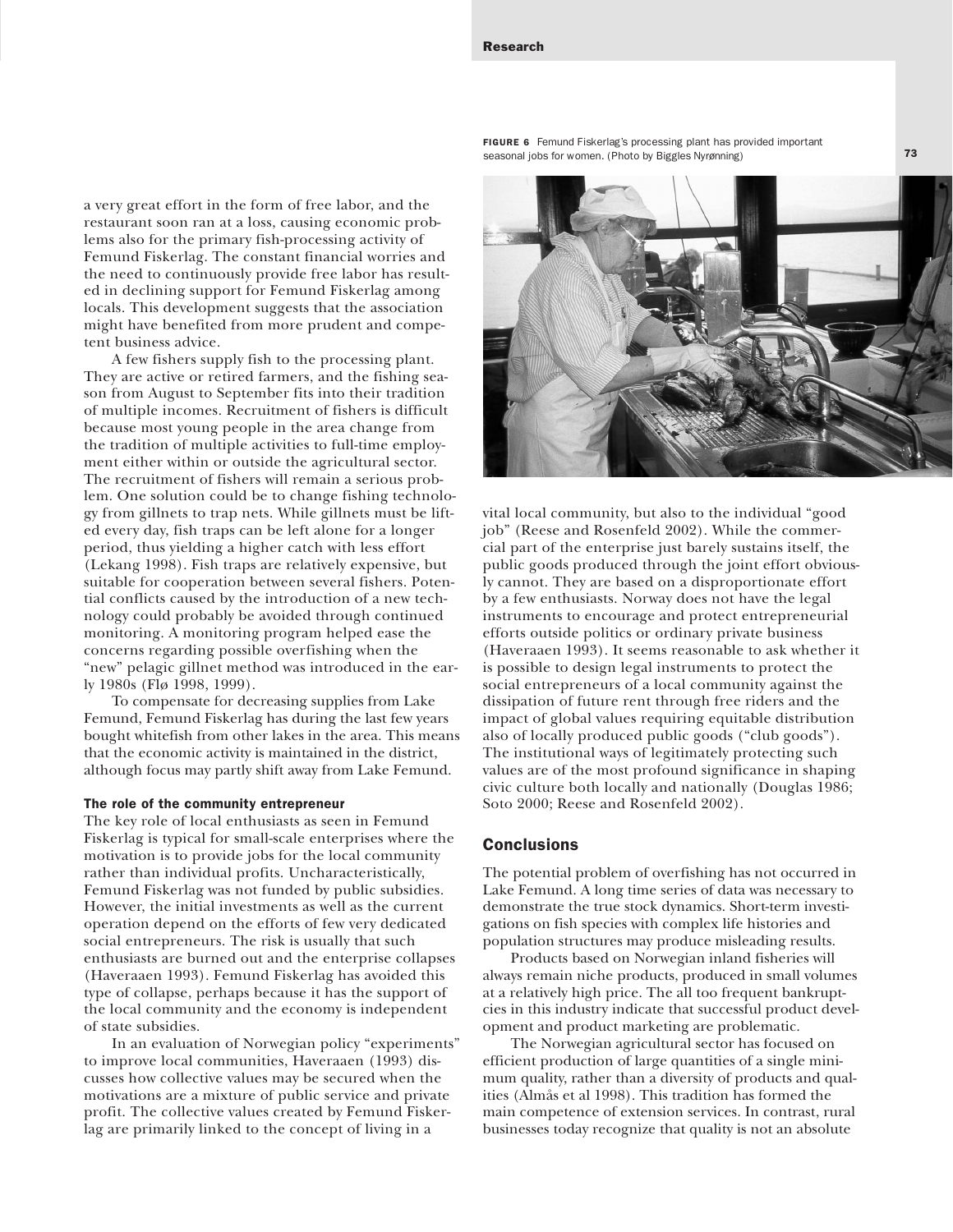and easily defined concept, but rather complex and diffuse (Reinert 1997). The "negotiation of quality" for niche products (Eymard-Duvernay 1995) requires continuous interaction among local actors and with customers (Forbord 2003). Thus, a new form of advice and support may be needed in this industry. The primary industry organizations need to pay more attention to niche product development and marketing, where signature products and label recognition are important concepts.

Femund Fiskerlag is a relative success in the arena of small-scale nature-based businesses in Norway. Nonetheless the association is burdened with several types of problems such as recruitment of fishers, restricted quantity of fish, marketing of high-priced niche products, and daily operations depending on a more or less continuous free extra effort.

### ACKNOWLEDGMENTS

We thank Femund Fiskerlag's staff and officers, as well as all other local contacts and informants, for their invaluable help throughout the years. This work was supported by the Norwegian Research Council and the authors' institutions. Two anonymous reviewers commented on an earlier version of the manuscript.

#### AUTHORS

#### *Odd Terje Sandlund*

Norwegian Institute for Nature Research (NINA), Tungasletta 2, NO-7485 Trondheim, Norway. odd.t.sandlund@nina.no

#### REFERENCES

*Almås R, Kvam GT, Stræte EP.* 1998. From productivism to flexible specialization? Experiences from a restructuring process in the Norwegian dairy industry. *Journal of Rural Cooperation* 25:65–82.

**Bell G, Handford P, Dietz C.** 1977. Dynamics of an exploited population of lake whitefish (*Coregonus clupeaformis*). *Journal of the Fisheries Research Board of Canada* 34:942–953.

*Berge E, Stenseth NC, editors.* 1998. *Law and the Governance of Renewable Resources.* Oakland: ICS Press.

*Bjørkhaug H, Flø BE.* 1988. *Institutional Arrangements Focusing Management of Rural Resources. Frequency Report* [in Norwegian]. Trondheim, Norway: Institute for Sociology, Norwegian University of Science and Technology [NTNU].

*Douglas M.* 1986. *How Institutions Think*. London: Routledge & Kegan Paul. *Eknæs Å.* 1979. *Inland Fisheries* [in Norwegian]*.* Oslo: Det Norske Samlaget. *Eymard-Duvernay F.* 1995. La négociation de la qualité*. In:* Nicolas F, Valceschini E, editors. *Agro-alimentaire: Une économie de la qualité*. Paris: Institut

National de la Recherche Agronomique [INRA] and Economica, pp 39–48. *Flø BE.* 1998. *Institutional Arrangements Focusing on Management of Rural Resources: The Whitefish Fishery in Lake Femund. Report No 4, 1998* [in Norwegian]. Trondheim, Norway: Centre for Rural Research.

*Flø BE.* 1999. *Local Institutions and the Management of Common Property: A Case Study of a Successful Small-scale Fishery in Lake Femund, Norway. Paper No 4/99.* Trondheim, Norway: Centre for Rural Research.

The problem of acquiring a sufficient level of gross income from a restricted volume of products is shared with many small enterprises in rural Norway. The strategy promising the best chance of long-term survival may be cooperation among the enterprises and professional marketing assistance.

The general economic and social development in society may be the greatest challenge for such seasonal enterprises. As the number of small-scale farm households living from a multitude of seasonal economic activities decreases and the number of people with fulltime jobs in manufacturing and services increases, the number of potential fishers in the community is reduced. This may to some extent be mitigated by applying more efficient fishing gear, actively recruiting fishers, and supplying fish from other lakes.

#### *Erling Berge*

Department of Sociology and Political Science, Norwegian University of Science and Technology (NTNU), NO-7491 Trondheim, Norway. erling.berge@svt.ntnu.no

#### *Bjørn Egil Flø*

Centre for Rural Research, Norwegian University of Science and Technology (NTNU), University Centre Dragvoll, NO-7491 Trondheim, Norway. Bjorn.Flo@bygdeforskning.ntnu.no

#### *Tor F. Næsje, Randi Saksgård, and Ola Ugedal*

Norwegian Institute for Nature Research (NINA), Tungasletta 2, NO-7485 Trondheim, Norway. tor.naesje@nina.no (T.F.N.); randi.saksgard@nina.no (R.S.); ola.ugedal@nina.no (O.U.)

*Flø BE.* 2000. *Commercial Whitefish Fisheries: Femund Fiskerlag AL and the Market. Report No 9, 2000* [in Norwegian]. Trondheim, Norway: Centre for Rural Research.

*Forbord M.* 2003. *New Uses of an Agricultural Product? A Case Study of Development in an Industrial Network* [PhD dissertation]. Trondheim, Norway: Department of Industrial Economics and Technology Management, Norwegian University of Science and Technology [NTNU].

*Haveraaen M.* 1993. *City, Residence, Community, Home. Four Papers Thinking Sociologically about Planning Problems* [PhD dissertation, in Norwegian]. Ås, Norway: Institute for Landscape Planning, Agricultural University of Norway. *Healey BA.* 1980. Growth and recruitment in experimentally exploited lake whitefish (*Coregonus clupeaformis*) populations. *Canadian Journal of Fish-*

*eries and Aquatic Sciences* 37:255–267. *Jäggi S.* 1998. Marketing of wild fish [in Norwegian]. *Norsk Innlandsfisk*

4(3/4):6–11. *Johnstad T.* 1998. *Collaboration and Cooperation. Development and Organi-*

*zation of Cooperatives* [in Norwegian]*.* Oslo: Tano Aschehoug. *Lekang OI, editor.* 1998. *Inland Fisheries* [in Norwegian]. Oslo: Landbruksforlaget. *Power TM.* 1996. *Lost Landscapes and Failed Economies*. Washington, DC: Island Press.

*Reese LA, Rosenfeld RA.* 2002. *The Civic Culture of Local Economic Development.* Thousand Oaks, CA: Sage Publications.